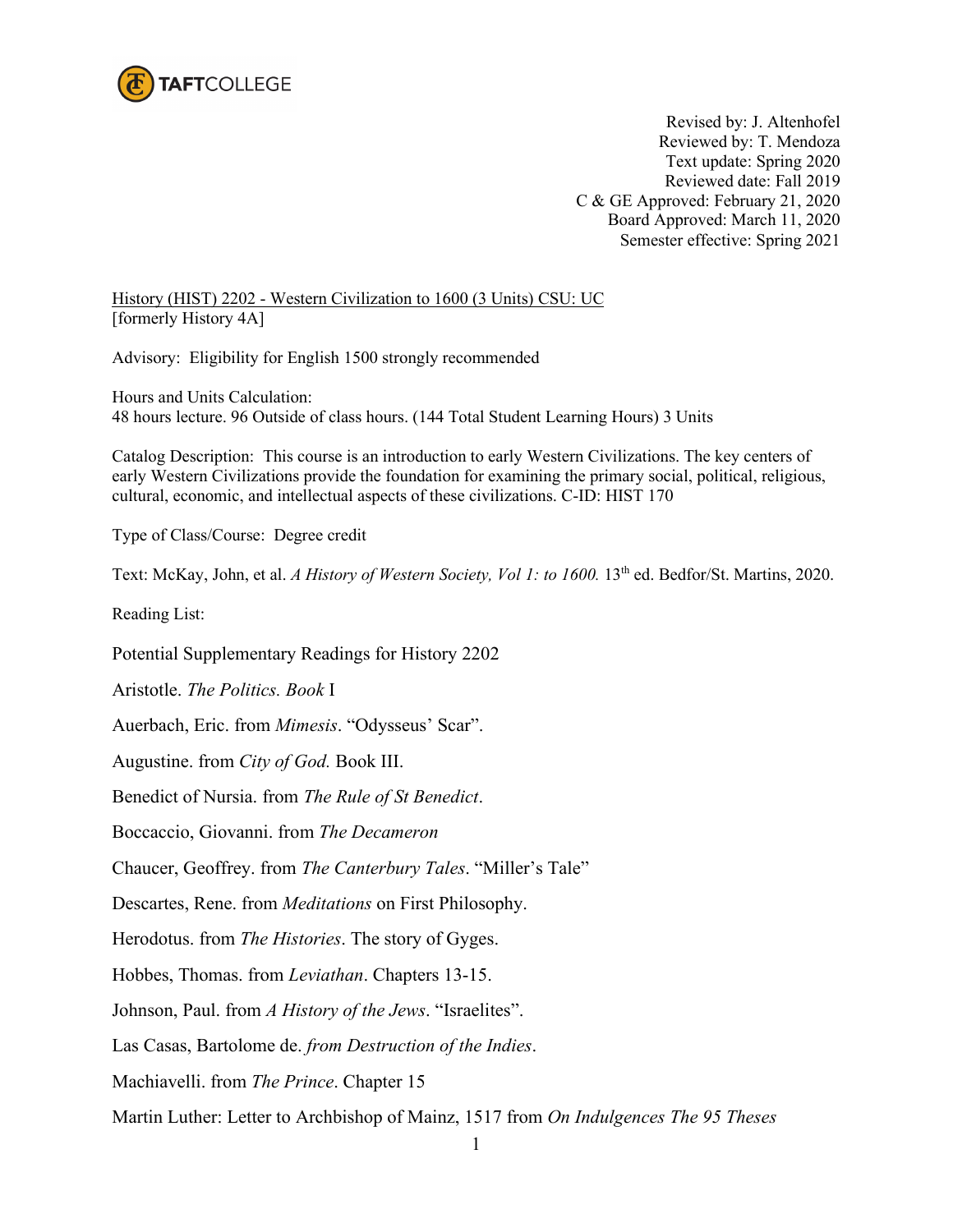

McLaughlin, Raoul, *The Roman Empire and the Indian Ocean: The Ancient World Economy and the Kingdoms of Africa, Arabia and India*, 2014.

Scheidel, Walter, *State Power in Ancient China, and Rome,* 2015.

Linder, Robert Dean, *The Reformation Era*, 2008.

Margolis, Oren J. 2017. "The Renaissance in Italy: A Social and Cultural History of the Rinascimento, by Guido Ruggiero." *The English Historical Review*.

Nunn, Nathan, and Nancy Qian. 2010. "The Columbian Exchange: A History of Disease, Food, and Ideas." *The Journal of Economic Perspectives* 24 (2): 163–88.

Castor, Helen, *Joan of Arc*, 2015.

Additional Required Materials: None

Course Objectives:

By the end of this course, a successful student will be able to:

- 1. evaluate the origins of Western cultural development,
- 2. analyze the concept of the West,
- 3. analyze changes in economic, political, intellectual, and social decisions in the western world and explain their historical significance,
- 4. explain the historical significance in art, architecture, and literature,
- 5. evaluate the current age in the perspective of the past,
- 6. demonstrate the ability to interpret primary and secondary sources and to compose an argument which uses them, as appropriate, for support,
- 7. explain the historical significance of major discoveries, inventions, and scientific achievements, and
- 8. compare social, political, religious, cultural, economic, and intellectual aspects of early Western civilizations.

Course Scope and Content:

| Unit I   | Introduction and Historical Methodology                      |                                                                               |  |
|----------|--------------------------------------------------------------|-------------------------------------------------------------------------------|--|
|          | A.                                                           | What is history?                                                              |  |
|          | В.                                                           | What is civilization?                                                         |  |
|          | C.                                                           | What tools do historians use?                                                 |  |
| Unit II  | The Scope and Definition of Western Culture and Civilization |                                                                               |  |
|          | А.                                                           | Africa                                                                        |  |
|          | В.                                                           | Near East                                                                     |  |
|          | C.                                                           | Asia and the Mediterranean Sea                                                |  |
|          | D.                                                           | Ancient Near East: Paleolithic and Neolithic societies and the development of |  |
|          |                                                              | civilization in Mesopotamia and Egypt                                         |  |
| Unit III |                                                              | Aegean and Greek Civilizations                                                |  |
|          | А.                                                           | Crete, Troy, Mycenae                                                          |  |
|          | Β.                                                           | <b>Classical Greece</b>                                                       |  |
|          | C.                                                           | Hellenistic world                                                             |  |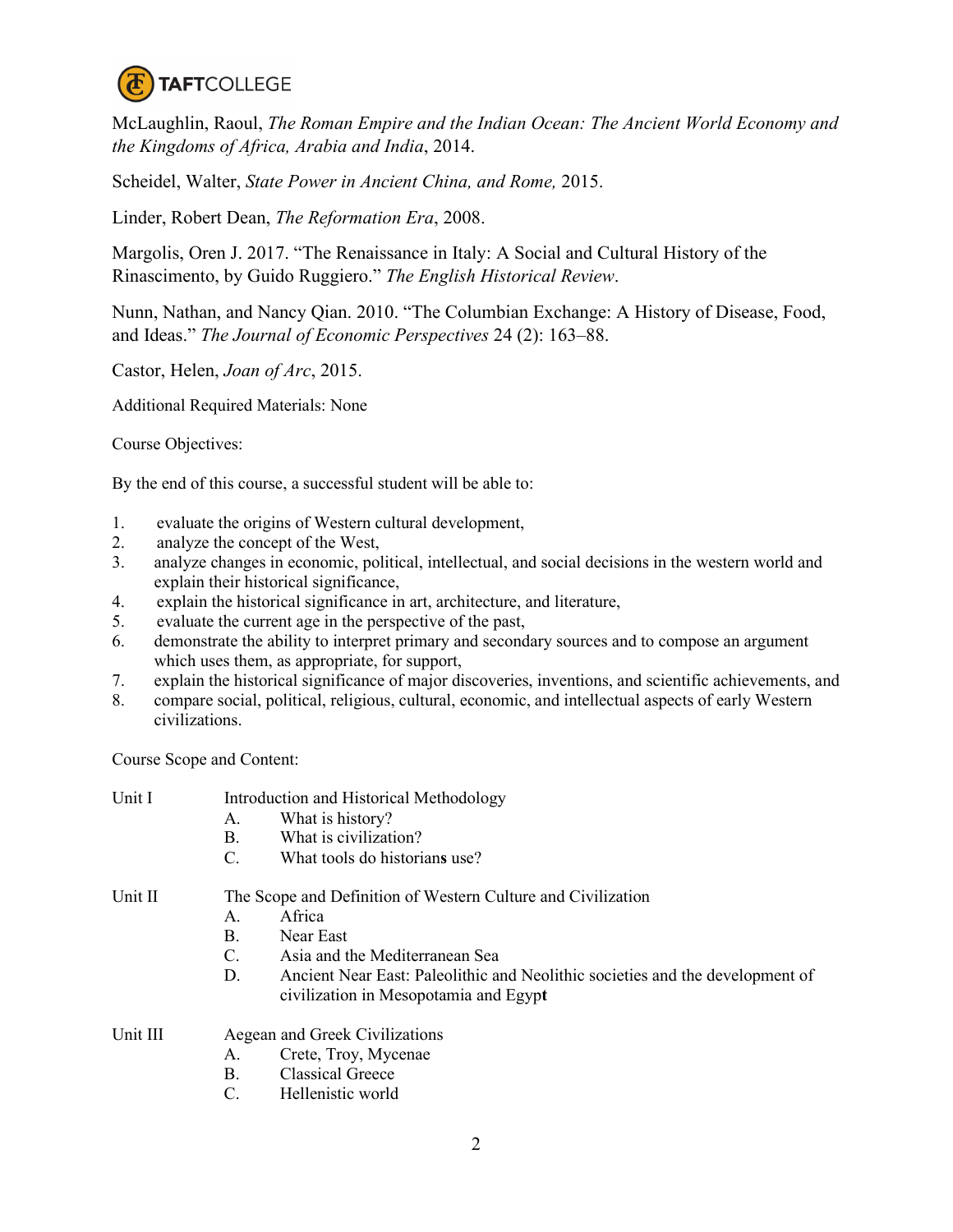

| Unit IV | Etru |
|---------|------|
|         |      |

- scan and Roman Civilizations A. Era of Etruscan dominance
	- B. Republican Rome
	- C. Imperial Rome
	- D. The rise of Christianity and its effect on the Roman World

## Unit V Medieval Civilizations

- A. Islamic civilizations
	- a. Mohammed and the rise of Islam
	- b. Crusades
- B. Western European civilization
	- a. Feudalism and manorialism
	- b. Tension between secular and spiritual authorities, emergence of the
	- medieval church and interaction with the non-Christian world, i.e. crusades

Unit VI Renaissance and Reformation

- A. Emergence of national monarchies, cultural innovations in Italy and northern Europe
- B. Religious reform

Learning Activities Required Outside of Class:

The students in this class will spend a minimum of 6 hours per week outside of the regular class time doing the following:

- 1. studying
- 2. answering questions
- 3. completing required reading
- 4. completing written work
- 5. completing map assignments
- 6. using the library and internet resources to supplement classroom activities and prepare reports

Methods of Instruction:

- 1. Lecture
- 2. Primary source documents/pictorial evidence
- 3. Directed discussion
- 4. Textual readings/other secondary source readings
- 5. Independent investigation
- 6. Multimedia presentations
- 7. Research paper
- 8. Journal/study guide
- 9. Collaborative projects or discussions using face-to-face and/or online formats (e.g. discussion boards, email, chat)

Methods of Evaluation:

- 1. Substantial writing assignments, including
	- a. essay exams
	- b. written work
	- c. research paper
- 2. Map assignments
- 3. Objective Exams
- 4. Student project/presentation